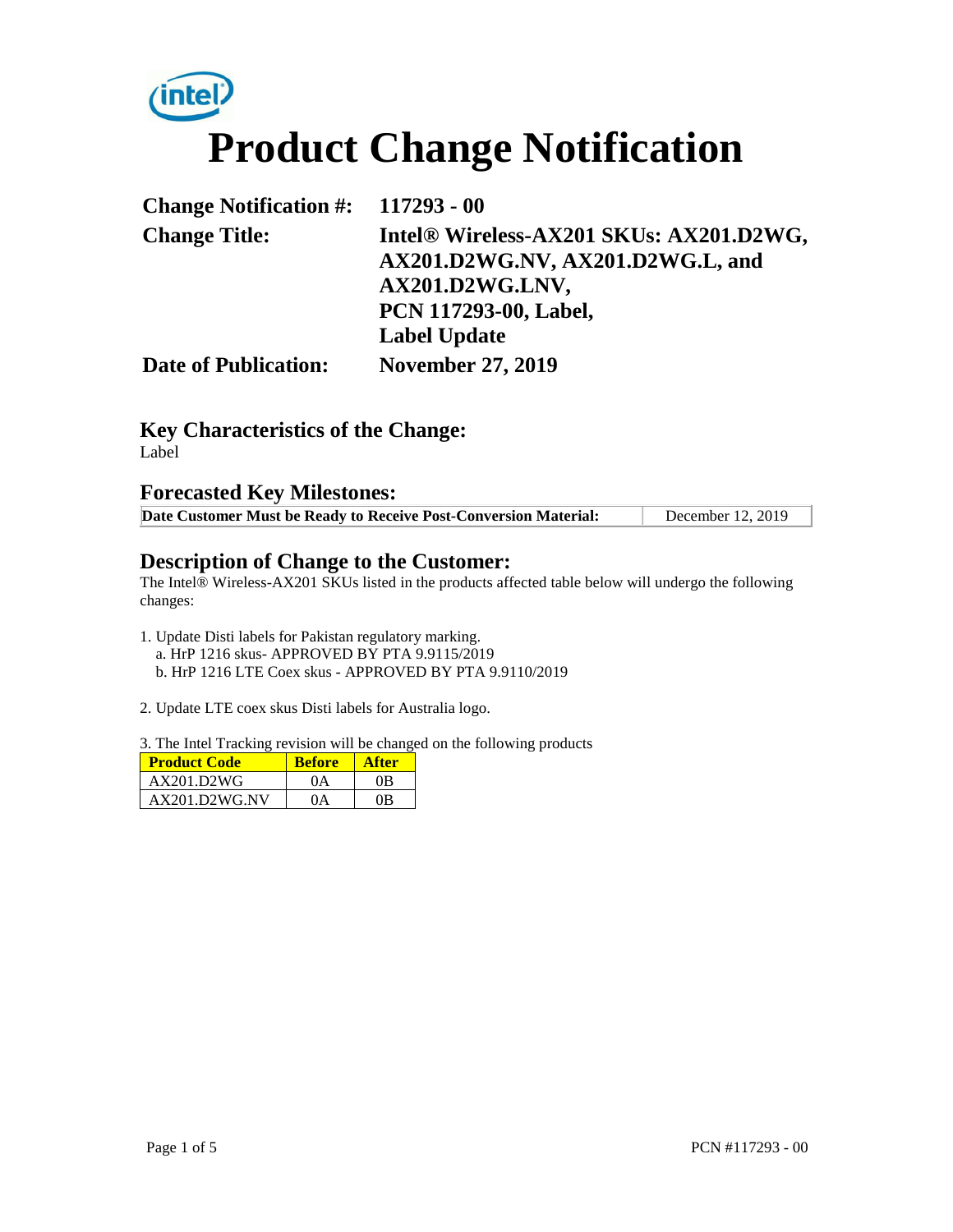|                | <b>Example Labels:</b>                                                                                                                                                                                                                                                                                                                                                                                                                                                                   |                                                                                                                                                                                                                                                                                                                                                                                                                                                                                                                                                                |                                                                                                                                                                                                                                                                                                                       |                                                                                                                                                                                                                                                                                                                                                                                                                                                                                                                                                                                                                                                                                 |
|----------------|------------------------------------------------------------------------------------------------------------------------------------------------------------------------------------------------------------------------------------------------------------------------------------------------------------------------------------------------------------------------------------------------------------------------------------------------------------------------------------------|----------------------------------------------------------------------------------------------------------------------------------------------------------------------------------------------------------------------------------------------------------------------------------------------------------------------------------------------------------------------------------------------------------------------------------------------------------------------------------------------------------------------------------------------------------------|-----------------------------------------------------------------------------------------------------------------------------------------------------------------------------------------------------------------------------------------------------------------------------------------------------------------------|---------------------------------------------------------------------------------------------------------------------------------------------------------------------------------------------------------------------------------------------------------------------------------------------------------------------------------------------------------------------------------------------------------------------------------------------------------------------------------------------------------------------------------------------------------------------------------------------------------------------------------------------------------------------------------|
| <b>Product</b> | <b>Reel Label - Before</b>                                                                                                                                                                                                                                                                                                                                                                                                                                                               |                                                                                                                                                                                                                                                                                                                                                                                                                                                                                                                                                                | <b>Reel Label - After</b>                                                                                                                                                                                                                                                                                             |                                                                                                                                                                                                                                                                                                                                                                                                                                                                                                                                                                                                                                                                                 |
| <b>Code</b>    |                                                                                                                                                                                                                                                                                                                                                                                                                                                                                          |                                                                                                                                                                                                                                                                                                                                                                                                                                                                                                                                                                |                                                                                                                                                                                                                                                                                                                       |                                                                                                                                                                                                                                                                                                                                                                                                                                                                                                                                                                                                                                                                                 |
| AX201.<br>D2WG | (intel <sup>*</sup> ) AX201.D2WG<br>MM #: XXXXXX<br>TA: K54806-001<br><u> Harry Harry Harry Harry Harry Harry Harry Harry Harry Harry Harry Harry Harry Harry Harry Harry Harry Harry H</u><br>T P/N: GTTTTTTTTTTT<br><u> Harry Harry Harry Harry Harry Harry Harry Harry Harry Harry Harry Harry Harry Harry Harry Harry Harry Harry H</u><br>L P/N: SW10M73291<br><u> III di kacamatan ing Kabupatèn III di Kabupatèn III di Kabupatèn III di Kabupatèn III di Kabupatèn III di Ka</u> | QTY XXXX<br>R/ID XXXXXXXXXX<br><u> Harrison de la contrada de la contrada de la contrada de la contrada de la contrada de la contrada de la con</u><br><b>REV 0A</b><br>HP P/N: L59946-001<br><u> 1999 - Johann Maria Maria Maria Maria Maria Maria Maria Maria Maria Maria Maria Maria Maria Maria Maria Mari</u><br>XXXX-XXXXXXXXXXXX<br><u> 1999 - Andrew Maria Maria Maria A</u><br>D P/N: PPPPPP<br><b>REV AXX</b><br>IIIIIIIIII<br><u> Harry Harry Harry Harry Harry Harry Harry Harry Harry Harry Harry Harry Harry Harry Harry Harry Harry Harry H</u> | (intel) AX201.D2WG<br>MM #: XXXXXX<br>TA: K54806-002<br><u> 1999 - Andrew Maria Barat (</u><br><b>T P/N: GTTTTTTTTTTTT</b><br><u> 1999 - Johann Maria Maria Maria Maria Maria Maria Maria Maria Maria Maria Maria Maria Maria Maria Maria Mari</u><br>L P/N: SW10M73291<br><u> 1999 - Johann Barbara, martin basa</u> | QTY: XXXX<br>R/ID XXXXXXXXXX<br><u> Indiana de la contrada de la contrada de la con</u><br><b>REV 0B</b><br>HP P/N: L59946-001<br><u> Harris Harris Harris Harris Harris Harris Harris Harris Harris Harris Harris Harris Harris Harris Harris Har</u><br>XXXX-XXXXXXXXXXXX<br><u>THE REPORT OF STATE OF STATE OF STATE OF STATE OF STATE OF STATE OF STATE OF STATE OF STATE OF STATE OF STATE </u><br>D P/N: PPPPPP<br><b>REV AXX</b><br><u> Hill Harry Harry Harry Harry Harry Harry Harry Harry Harry Harry Harry Harry Harry Harry Harry Harry Harry Harry Harry Harry Harry Harry Harry Harry Harry Harry Harry Harry Harry Harry Harry Harry Harry Harry Harry Harry</u> |

| <b>Product</b><br><b>Code</b> | <b>MBB/Disti Label - Before</b>                                                                                                                                                                                                                                                                                                                                                                                                                                                                                                                                                                                                                                                                                                                                                                                                                                                                                                                                                                                                                                                                                                                                                                                                                                                                                                                                                                                                                                                                                                                                                                                                                                                                                                                                                                                                                                                                                                                                                                                                                                                                                                      |  |
|-------------------------------|--------------------------------------------------------------------------------------------------------------------------------------------------------------------------------------------------------------------------------------------------------------------------------------------------------------------------------------------------------------------------------------------------------------------------------------------------------------------------------------------------------------------------------------------------------------------------------------------------------------------------------------------------------------------------------------------------------------------------------------------------------------------------------------------------------------------------------------------------------------------------------------------------------------------------------------------------------------------------------------------------------------------------------------------------------------------------------------------------------------------------------------------------------------------------------------------------------------------------------------------------------------------------------------------------------------------------------------------------------------------------------------------------------------------------------------------------------------------------------------------------------------------------------------------------------------------------------------------------------------------------------------------------------------------------------------------------------------------------------------------------------------------------------------------------------------------------------------------------------------------------------------------------------------------------------------------------------------------------------------------------------------------------------------------------------------------------------------------------------------------------------------|--|
| AX201.                        | Intel® Wi-Fi 6 AX201 (Model: AX201D2W)<br>QTY: 1000<br><b>AX201.D2WG</b><br><b><i><u>Property Adding the Contract Of the Contract Of the Contract Of the Contract Of the Contract Of the Contract O</u></i></b><br>AT BE BG CH CY CZ DE<br>Intel Corporation<br>2200 Masion College Blvd<br>Santa Clara, CA 95054-1549<br>DKEELS FIFR HR<br>PKG ID (3S) VVVVVMMMMMDDD#####PPPPPPP1000<br>$HU$ IE $B$ $T$ $U$ $T$ $U$<br>MM#: XXXXXX<br>1184<br>LV MT NL PL PT RO SE<br><b>TPM: GTITTITTITTI</b><br>www.intel.com<br><b>VERSION #: K54806-001</b><br><b>The Common Section 1989</b><br>HP P/N: L59946-001 REV: 0A<br>CMIIT ID 2018AJ7653 (M)<br><b>REV AXX</b><br>D PIN: PPPPPP<br>Complian with<br>IMDA Standards<br>CM 02641<br>$\mathbf{R}$<br>丝<br>PACK DATE: DD MMM YY<br><b>Applicant No:</b><br>1188334 00140<br><b>A LONGO BOLIVININI</b><br><b>INTENNIUM PACKAGE WEIGHT XXLB</b><br><u> INTERNATION</u><br>compa-<br><b>MADE IN CHINA WITH</b><br><b>PACKED BY: XXXXXX</b><br>Approval No.<br>TRAITA Edgeworth p<br>PARTIAL FOREIGN CONTENT<br>N<br>e<br>C<br>L P/N: SW10M73291<br>图003-180233<br><b>BATCH #: CCVVYMDRSS</b><br>CNC <b>CONCRETE</b><br>Mfg ld<br><b>CARTON #: VVXXXXXXXX</b><br>Vendor ID I Loc Id<br>5 15-5.35 GHz. Indoor use only<br>Except communicate to high power radio)<br>[1] D150152003<br><b>THE REAL PROPERTY OF A</b><br><b>The Community of the Community</b><br><b>WWWILLLLL</b><br>ммммм<br><u> Han de Barbara de la provincia de la provincia de la provincia de la provincia de la provincia de la provincia</u><br>$C-22445$<br><b>HUILDING</b><br><b>CIRROTTERING</b><br>R-C-INT-AX201D2W<br>9 310779 30000<br>EC: 2490372<br><b>MBB/Disti Label - After</b>                                                                                                                                                                                                                                                                                                                                                                                                                             |  |
| D <sub>2</sub> W <sub>G</sub> | Intel® Wi-Fi 6 AX201 (Model: AX201D2W)<br>QTY: 1000<br><b>AX201.D2WG</b><br><b><i><u>Property September 2004</u></i></b><br>AT BE BG CH CY CZ DE<br>Intel Corporation<br>2200 Masion College Blvd<br>Santa Clara, CA 95054-1549<br>DKEE ELES FI FR HR<br>PKG ID (3S) WWWMMMMMDDD#####PPPPPP1000<br>$u$ <sub>u</sub><br>HU IE IS IT<br>MM#: XXXXXX<br>LV MT NL PL PT RO SE<br>$\left\  \left\  \left\  \left[ \left[ \left[ \left[ \left[ \left[ \left[ \left[ \left] \right] \right] \right] \right] \right] \right] \right] \right\  \right\  \right\ _{2} \right\ _{2}$<br><b>TPM: GELEFITITITI</b><br>www.intel.com<br>VERSION #: K54806-002<br>SI SK TR UK<br><u> The Community of the Community of the Community of the Community of the Community of the Community of the Community of the Community of the Community of the Community of the Community of the Community of the Community of</u><br>CMIT ID: 2018AJ7553 (M)<br>HP P/N: L59946-001 REV: 0B<br><b>The Common Service Common Service</b><br><b>REV AXX</b><br>D P/N: PPPPPP<br><br>APPROVED BY PTA<br>Complian with<br>IMDA Standards<br>CM 02641<br>EM ((CCAHISLP3410TS<br>PACK DATE: DD MMM YY<br>9 9115/2019<br><b><i><u>LIBERED LIBER</u></i></b><br><b>ILLUILLI PACKAGE WEIGHT XXLBS</b><br><b>ITTI ANTILLE</b><br><b>MADE IN CHINA WITH</b><br>PACKED BY: XXXXXX<br>Applicant No.<br>Desponen<br>PARTIAL FOREIGN CONTENT<br>N<br>Approval No.<br>L P/N: SW10M73291<br>R 003-180233<br><b>BATCH #: CCVVYMDRSS</b><br>CNC <b>External</b><br>€<br>Vendor ID   Loc Id<br><b>CARTON #: VVXXXXXXXX</b><br>Mfg ld<br>5.16-6.36 GHz. Indoor use only<br>(Except communicate to high power radio)<br><b>THE REPORT OF STATE</b><br><b>Contract Contract Contract Contract Contract Contract Contract Contract Contract Contract Contract Contract Contract Contract Contract Contract Contract Contract Contract Contract Contract Contract Contract Contract Contr</b><br><b>WWWILLLLL</b><br>ммммм<br><u> Indiana da ban dan bandar da ban dan banda da</u><br>$C-22445$<br>TD180132003<br><b>HILLING</b><br><b>CONTRACTOR</b><br>R-C-INT-AX201D2W<br>EC: 2490372 |  |

| <b>Product</b><br><b>Code</b>   | <b>Reel Label - Before</b>                                                                                                                                                                                                                                                                                                                                                                                                                                                                                                                                                                                                                                                                                                                                                                                                               | <b>Reel Label - After</b>                                                                                                                                                                                                                                                                                                                                                                                                                                                                                                                                                                                                                                                                                                                                                                                                   |
|---------------------------------|------------------------------------------------------------------------------------------------------------------------------------------------------------------------------------------------------------------------------------------------------------------------------------------------------------------------------------------------------------------------------------------------------------------------------------------------------------------------------------------------------------------------------------------------------------------------------------------------------------------------------------------------------------------------------------------------------------------------------------------------------------------------------------------------------------------------------------------|-----------------------------------------------------------------------------------------------------------------------------------------------------------------------------------------------------------------------------------------------------------------------------------------------------------------------------------------------------------------------------------------------------------------------------------------------------------------------------------------------------------------------------------------------------------------------------------------------------------------------------------------------------------------------------------------------------------------------------------------------------------------------------------------------------------------------------|
| AX201.<br>$D2WG$ .<br><b>NV</b> | QTY XXXX<br>R/ID: XXXXXXXXXX<br>(intel) AX201.D2WG.NV<br><u> 1999 - John Harry Barnett, mars et al.</u><br>MM #: XXXXXX<br>TA: K54807-001<br><b>REV 0A</b><br>HP P/N: L33637-001<br><u> Harrison Maria Andrew Maria A</u><br><b>The Community of Community</b><br>XXXX-XXXXXXXXXXXX<br><b>T P/N: GTTTTTTTTTTTT</b><br><u> 1999 - Johann Maria Baratta, mart</u><br><b>THE REAL PROPERTY OF PERSONS ASSESSED</b><br>L P/N: SW10M73292<br>D P/N: PPPPPP<br><b>REV AXX</b><br><u> 1999 - Andrew Maria Maria Alexandria de Article de la provincia de la provincia de la provincia de la provinc</u><br><u> The Community of the Community of the Community of the Community of the Community of the Community of the Community of the Community of the Community of the Community of the Community of the Community of the Community of</u> | QTY: XXXX<br>R/ID: XXXXXXXXXX<br>(intel) AX201.D2WG.NV<br><u> I de la componentación de la componentación de la componentación de la componentación de la componentación de</u><br>MM #: XXXXXX<br>TA: K54807-002<br><b>REV 0B</b><br>HP P/N: L33637-001<br><u> 1999 - Johann Barbara, martin b</u><br><u> Alban Maria Maria Maria Maria Maria </u><br>XXXX-XXXXXXXXXXXX<br><b>T P/N: GTTTTTTTTTTTT</b><br><u> 1999 - Johann Barbara, martin bashka</u><br><u> Album Maria Maria Maria Maria Maria Maria Maria Maria Maria Maria Maria Maria Maria Maria Maria Maria Maria </u><br>L P/N: SW10M73292<br><b>REV AXX</b><br>D P/N: PPPPPP<br><u> 1999 - Johann Maria Maria Maria Maria Maria Maria Maria Maria Maria Maria Maria Maria Maria Maria Maria Mari</u><br>IIIIIIIIIII<br><u> 1999 - John Harrison, mars et al.</u> |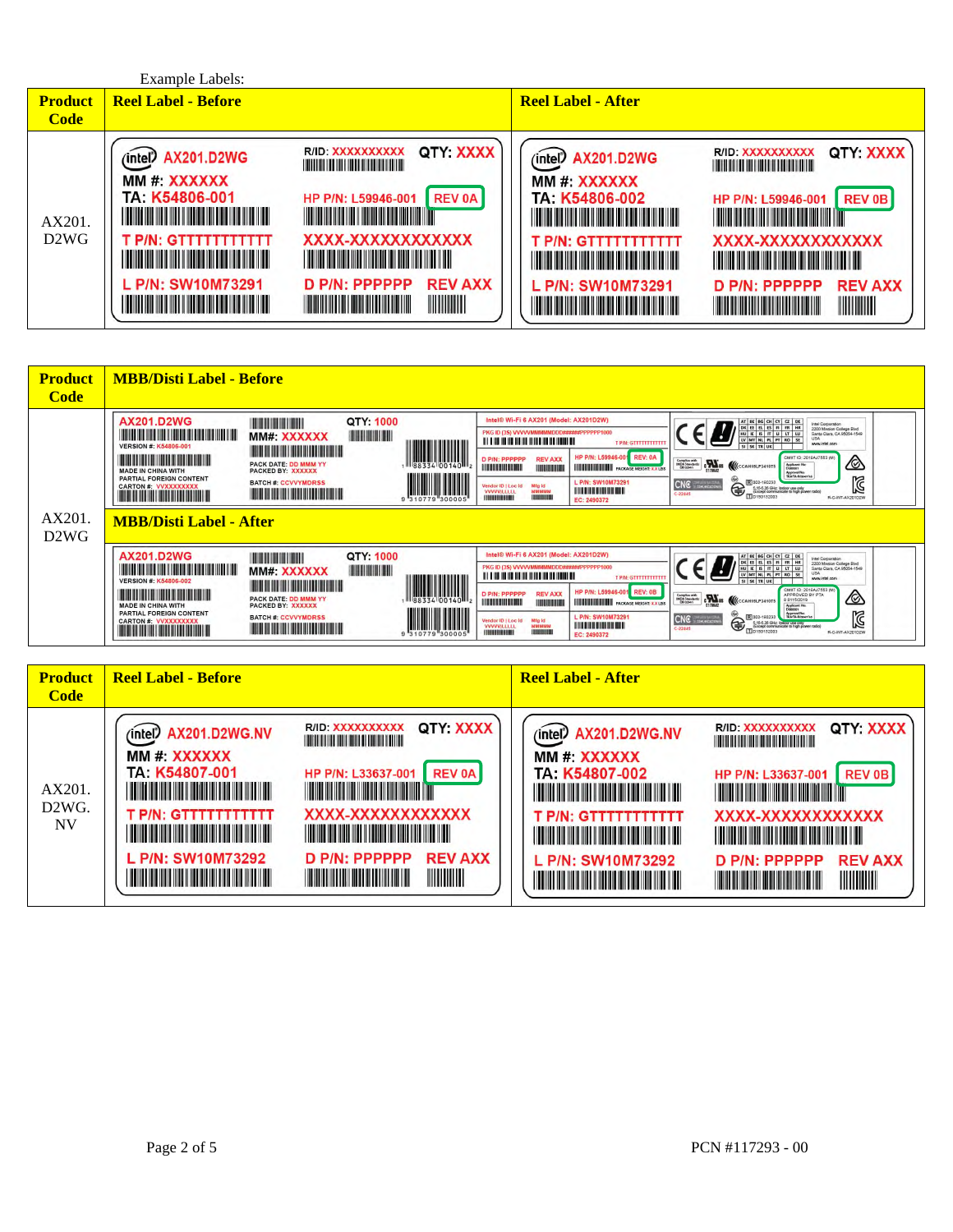| <b>Product</b><br><b>Code</b>          | <b>MBB/Disti Label - Before</b>                                                                                                                                                                                                                                                                                                                                                                                                                                                                                                                                                                                                                                                                                                                                                                                                                                                                                                                                                                                                                                                                                                                                                                                                                                                                                                                                                                                                                                                                                                                                                                                                                                                                                                                                                                                                                                                                                                                                                                                                                                                                                                                                                                                                                                                                                                                                                                                                                                |
|----------------------------------------|----------------------------------------------------------------------------------------------------------------------------------------------------------------------------------------------------------------------------------------------------------------------------------------------------------------------------------------------------------------------------------------------------------------------------------------------------------------------------------------------------------------------------------------------------------------------------------------------------------------------------------------------------------------------------------------------------------------------------------------------------------------------------------------------------------------------------------------------------------------------------------------------------------------------------------------------------------------------------------------------------------------------------------------------------------------------------------------------------------------------------------------------------------------------------------------------------------------------------------------------------------------------------------------------------------------------------------------------------------------------------------------------------------------------------------------------------------------------------------------------------------------------------------------------------------------------------------------------------------------------------------------------------------------------------------------------------------------------------------------------------------------------------------------------------------------------------------------------------------------------------------------------------------------------------------------------------------------------------------------------------------------------------------------------------------------------------------------------------------------------------------------------------------------------------------------------------------------------------------------------------------------------------------------------------------------------------------------------------------------------------------------------------------------------------------------------------------------|
| AX201<br>D <sub>2</sub> W <sub>G</sub> | Intel® Wi-Fi 6 AX201 (Model: AX201D2W)<br><b>AX201.D2WG.NV</b><br>QTY: 1000<br><b><i><u>All College District College District College District College District College District College District College District College District College District College District College District College District College Dis</u></i></b><br>AT BE BG CH CY CZ DE<br>Intel Corporation<br>2200 Masion College Blvd<br>Santa Clara, CA 95054-1549<br>DK EE EL ES FI FR HR<br>PKG ID (3S) WWW.MMMMMDDD#####PPPPPP1000<br><u> HERBERT HERBERT EIN DER EIN DER EINE EIN DER EINE EIN DER EINE EIN DER EINE EIN DER EINE EIN DER EINE EIN DER E</u><br>$HU$ IE IS $T$ U IT LU<br>MM#: XXXXXX<br><b>USA</b><br>LV MT NL PL PT RO SE<br><u> 111   112   113   113   113   113   113   113   113   113   113   11</u><br><b>TPM: GTITTITTITTI</b><br>$\begin{tabular}{ c c c c } \hline & \multicolumn{1}{ c }{\textbf{  }}{\textbf{  }}{\textbf{  }}{\textbf{  }}{\textbf{  }}{\textbf{  }}{\textbf{  }}{\textbf{  }}{\textbf{  }}{\textbf{  }}{\textbf{  }}{\textbf{  }}{\textbf{  }}{\textbf{  }}{\textbf{  }}{\textbf{  }}{\textbf{  }}{\textbf{  }}{\textbf{  }}{\textbf{  }}{\textbf{  }}{\textbf{  }}{\textbf{  }}{\textbf{  }}{\textbf{  }}{\textbf{  }}{\textbf{  }}{\textbf{  }}{\textbf{  }}{\textbf{  }}{\textbf{  }}{\textbf$<br>www.intel.com<br><b>VERSION #: K54807-001</b><br>HP P/N: L33637-001 REV: 0A<br><u> Harrison de la provincia de la provincia de la provincia de la provincia de la provincia de la provincia de</u><br>CMIT ID 2018AJ7553 (M)<br>D P/N: PPPPPP<br><b>REV AXX</b><br><br>Complies with<br>IMDA Standards<br>Oil 02541<br><b>ENER MICCANNELPIANTS</b><br>PACK DATE: DD MMM YY<br><b>Applicant No:</b><br>Common<br><b><i>LIBRARY COMMI</i></b><br><b>INTENNIUM PACKAGE WEIGHT: XX LBS</b><br><b>THERMAN</b><br><b>MADE IN CHINA WITH</b><br>PACKED BY: XXXXXX<br>Approval No.<br>TRAIN-Brimerika<br>PARTIAL FOREIGN CONTENT<br>Ø<br>L P/N: SW10M73292<br><b>BATCH #: CCVVYMDRSS</b><br>CNC <b>CONCRETE</b><br>R 003-180233<br>€<br><b>CARTON #: VVXXXXXXX</b><br>Vendor ID   Loc Id<br>Mfg Id<br>5, 15-5.35 GHz: Indoor use only<br>(Except communicate to high power radio)<br><b>MMMMMM</b><br><b>WWWILLLLL</b><br><u> Timber and Timber and Timber and Timber</u><br>$C-22445$<br>TTD190132003<br><b>HEILING</b><br><b>FIREFERIERENE</b><br>R-C-INT-AX201D2W<br>310779<br>"300005<br>EC: 2490372<br><b>MBB/Disti Label - After</b> |
| <b>NV</b>                              | Intel® Wi-Fi 6 AX201 (Model: AX201D2W)<br><b>AX201.D2WG.NV</b><br>QTY: 1000<br><b><i><u>All College Districts and the State District Districts and the State District District District District District District District District District District District District District District District District Distri</u></i></b><br>AT BE BG CH CY CZ DE<br>Intel Corporation<br>2200 Masion College Blvd<br>Santa Clara, CA 95054-1549<br>DK EE EL ES FI FR HR<br>PKG ID (3S) WWW.MMMMMDDD#####PPPPPP1000<br><u> Harry Harry Harry Harry Harry Harry Harry Harry Harry Harry Harry Harry Harry Harry Harry Harry Harry Harry Harry Harry Harry Harry Harry Harry Harry Harry Harry Harry Harry Harry Harry Harry Harry Harry Harry Harry Harr</u><br>HUIE IS IT U LT LU<br>MM#: XXXXXX<br><b>USA</b><br>LV MT NL PL PT RO SE<br><b>TPM: GTTTTTTTTTTT</b><br>www.intel.com<br>SI SK TRUK<br>VERSION #: K54807-002<br><u> Karl III ya kutoka mwaka wa 1999 ya kutoka mwaka wa 1999 ya kutoka mwaka wa 1999 ya kutoka mwaka wa 1999 ya k</u><br>CMIT ID: 2016AJ7653 (M)<br>HP P/N: L33637-001 REV: 0B<br><b>THE REAL PROPERTY AND REAL PROPERTY</b><br>D P/N: PPPPPP<br><b>REV AXX</b><br>APPROVED BY PTA<br>⚠<br>Compliar with<br>IMDA Standards<br>CW 02541<br><b>EMINE MICCAHISLP3410TS</b><br>PACK DATE: DD MMM YY<br>9.9115/2019<br><b><i><u>ALAMANIAN BILIMIN DI BILIMIN DI BILIMIN DI BILIMIN DI BILIMIN DI BILIMIN DI BILIMIN DI BILIMIN DI</u></i></b> BILIMIN DI<br><b>IN THE MINIMUM PACKAGE WEIGHT XX LBS</b><br><b>THERMANY</b><br><b>MADE IN CHINA WITH</b><br>PACKED BY: XXXXXX<br>Applicant No.<br>Domesti<br>PARTIAL FOREIGN CONTENT<br>Ø<br>Approval No.<br>TRA/TA-B/resc7/12<br>L P/N: SW10M73292<br><b>BATCH #: CCVVYMDRSS</b><br>CNC <b>CONCRETE</b><br>R 003-180233<br>€<br>Mfg ld<br>Vendor ID   Loc Id<br><b>CARTON #: VVXXXXXXX</b><br>5,15-5.35 GHz. Indoor use only<br>(Except communicate to high power radio)<br><b>THERMANISME IN</b><br><b>WWWILLLLL</b><br><b>MMMMMM</b><br><b>The Common Section And Section</b><br>$C-22445$<br>TTD:80132003<br><b>INTERNATIONAL</b><br><b>HEILING</b><br>R-C-INT-AX201D2W<br>310779 30000<br>EC: 2490372                                                                                                                                                                                                                                                                                       |

| <b>Product</b><br><b>Code</b> | <b>Reel Label - Before</b>                                                                                                                                                                                                                                                                                                                                                                                                                                                                                                                                                                                                                                                                                                | <b>Reel Label - After</b>                                                                                                                                                                                                                                                                                                                                                                                                                                                                                                                                                                                                                                                                                                                                                                                                                                                                       |
|-------------------------------|---------------------------------------------------------------------------------------------------------------------------------------------------------------------------------------------------------------------------------------------------------------------------------------------------------------------------------------------------------------------------------------------------------------------------------------------------------------------------------------------------------------------------------------------------------------------------------------------------------------------------------------------------------------------------------------------------------------------------|-------------------------------------------------------------------------------------------------------------------------------------------------------------------------------------------------------------------------------------------------------------------------------------------------------------------------------------------------------------------------------------------------------------------------------------------------------------------------------------------------------------------------------------------------------------------------------------------------------------------------------------------------------------------------------------------------------------------------------------------------------------------------------------------------------------------------------------------------------------------------------------------------|
| AX201.<br>D2WG.L              | QTY: XXXX<br>R/ID: XXXXXXXXXX<br>(intel) AX201.D2WG.L<br><b>THE REAL PROPERTY AND REAL PROPERTY</b><br>MM #: XXXXXX<br>TA: K54808-001<br>HP P/N: XXXXXX-XXX REV XX<br><u> 1999 - Johann Maria Baratta, ma</u><br><u> Harry Harry Harry Harry Harry Harry Harry Harry Harry Harry Harry Harry Harry Harry Harry Harry Harry Harry H</u><br>XXXX-XXXXXXXXXXXX<br><b>T P/N: GTTTTTTTTTTTT</b><br><u> 11 mars - Andrew Mars Brown, mars and an</u><br><u> 1999 - Johann Maria Maria Barat (</u><br>L P/N: XXXXXXXXXX<br><b>REV AXX</b><br>D P/N: PPPPPP<br><u> 1999 - Johann Maria Maria Barat (</u><br><u> Harry Harry Harry Harry Harry Harry Harry Harry Harry Harry Harry Harry Harry Harry Harry Harry Harry Harry H</u> | QTY: XXXX<br>R/ID XXXXXXXXXX<br>(intel) AX201.D2WG.L<br><b>THE REAL PROPERTY AND REAL PROPERTY</b><br>MM #: XXXXXX<br>TA: K54808-002<br>HP P/N: XXXXXX-XXX REV XX<br><u> 1999 - Johann Barbara, martin bashka</u><br><u>The Communication of the Communication of the Communication of the Communication of the Communication of the Co</u><br>XXXX-XXXXXXXXXXXX<br><b>T P/N: GTTTTTTTTTTTT</b><br><u> 1999 - Johann Maria Maria Maria Maria Maria Maria Maria Maria Maria Maria Maria Maria Maria Maria Maria Mari</u><br><u> 1999 - Johann Barbara, martin basa</u><br>L P/N: XXXXXXXXXX<br><b>REV AXX</b><br>D P/N: PPPPPP<br>IIIIIIIIIII<br><u> 1999 - Andrew Maria Maria Maria Maria Maria Maria Maria Maria Maria Maria Maria Maria Maria Maria Maria Mari</u><br><u> The Communication of the Communication of the Communication of the Communication of the Communication of the Co</u> |

| <b>Product</b><br><b>Code</b>             | <b>MBB/Disti Label - Before</b>                                                                                                                                                                                                                                                                                                                                                                                                                            |                                                                                                                                                                                                                                                                                                                                                                                    |           |                                                                                                                                                                                                                                                                                                                                                                                                                                                                                                         |                                                                                                                                                                                                                                                                                                                    |                                                                     |                                                                                                                                                                                          |                                                                                                                                                                                                                                                                                                                                                                                                                                                                                                                                                                                                                                                                                                                                                                                                                                                                                                                                                         |
|-------------------------------------------|------------------------------------------------------------------------------------------------------------------------------------------------------------------------------------------------------------------------------------------------------------------------------------------------------------------------------------------------------------------------------------------------------------------------------------------------------------|------------------------------------------------------------------------------------------------------------------------------------------------------------------------------------------------------------------------------------------------------------------------------------------------------------------------------------------------------------------------------------|-----------|---------------------------------------------------------------------------------------------------------------------------------------------------------------------------------------------------------------------------------------------------------------------------------------------------------------------------------------------------------------------------------------------------------------------------------------------------------------------------------------------------------|--------------------------------------------------------------------------------------------------------------------------------------------------------------------------------------------------------------------------------------------------------------------------------------------------------------------|---------------------------------------------------------------------|------------------------------------------------------------------------------------------------------------------------------------------------------------------------------------------|---------------------------------------------------------------------------------------------------------------------------------------------------------------------------------------------------------------------------------------------------------------------------------------------------------------------------------------------------------------------------------------------------------------------------------------------------------------------------------------------------------------------------------------------------------------------------------------------------------------------------------------------------------------------------------------------------------------------------------------------------------------------------------------------------------------------------------------------------------------------------------------------------------------------------------------------------------|
| AX201.<br>D <sub>2</sub> W <sub>G</sub> L | <b>AX201.D2WG.L</b><br><u> III di kacamatan ing Kabupatèn III di kacamatan III di kacamatan III di kacamatan III di kacamatan III di kacamatan III di kacamatan III di kacamatan III di kacamatan III di kacamatan III di kacamatan III di kacamatan II</u><br><b>VERSION #: K54808-001</b><br><b>MADE IN CHINA WITH</b><br>PARTIAL FOREIGN CONTENT<br><b>CARTON #: VVXXXXXXXX</b><br><b>THE REAL PROPERTY OF PERSON</b><br><b>MBB/Disti Label - After</b> | MM#: XXXXXX<br><b>The Common Section And Section</b><br>PACK DATE: DD MMM YY<br><b>PACKED BY: XXXXXX</b><br><b>BATCH #: CCVVYMDRSS</b><br><b>The Committee of the Committee of the Committee of the Committee of the Committee</b>                                                                                                                                                 | QTY: 1000 | 1188334 00140<br>"310779"30000                                                                                                                                                                                                                                                                                                                                                                                                                                                                          | Intel® Wi-Fi 6 AX201 (Model: AX201D2WL)<br>PKG ID (3S) VVVVVMMMMMDDD#####PPPPPPP1000<br><u> 111   112   113   113   113   113   113   113   113   113   113   11</u><br>D P/N: PPPPPP<br><b>INTERNATIONAL</b><br>Vendor ID   Loc Id<br><b>VVVVILLLLL</b><br>1111111111111                                          | <b>REV AXX</b><br>INTINININ<br>Mfg Id<br>MMMMMM<br><b>ISBOARDER</b> | <b>T P/N: GTITTITITITI</b><br>HP P/N: XXXXXX-XX REV: XX<br><b>HILLILLILLILLI</b> PACKAGE WEIGHT: XXLBS<br>L P/N: XXXXXXXXXX<br><b>LIBRARY MARKET</b><br>EC: XXXXXXX                      | AT BE BG CH CY CZ DE<br>Intel Corporation<br>2200 Mission College Blvd<br>DKEELS FIFR HR<br>HU IE IS IT U LT LU<br>Santa Clara, CA 95054-1549<br>LISA<br>LV MT NL PL PT RO SE<br>www.intel.com<br>SI SK TRUK<br>CMIT ID: 2019AJ7569 (M)<br>$\sum_{\text{max}}$<br>Complexwith<br>IMDA Standards<br>EM 02541<br>(CCAHISLP4730T2<br><b>Applicant No.</b><br>Approval No:<br>TRA/TA-R/072016<br>M<br>CNC <b>CONTROL</b><br>R 003-180234<br>€<br>515-515 GHz Indoor use only<br>Except communicate to high power radio)<br>TO 1930135003<br>$C-22504$<br>R-C-INT-AX201D2WL                                                                                                                                                                                                                                                                                                                                                                                  |
|                                           | AX201.D2WG.L<br><b>VERSION #: K54808-002</b><br><b>MADE IN CHINA WITH</b><br>PARTIAL FOREIGN CONTENT<br><b>CARTON #: VVXXXXXXXX</b><br><b>The Committee of the Committee of the Committee of the Committee of the Committee of the Committee of the Comm</b>                                                                                                                                                                                               | <b>THE REAL PROPERTY AND IN</b><br>MM# XXXXXX<br><u> Harris Harris Harris Harris Harris Harris Harris Harris Harris Harris Harris Harris Harris Harris Harris Har</u><br>PACK DATE: DD MMM YY<br><b>PACKED BY: XXXXXX</b><br><b>BATCH #: CCVVYMDRSS</b><br><u> Linda ka masa sa kasang pangangan ng panganggang panganggang panganggang panganggang panggang panggang panggang</u> | QTY: 1000 | $\begin{tabular}{ c c c c } \hline & \multicolumn{1}{ c }{\textbf{  }}{\textbf{  }}{\textbf{  }}{\textbf{  }}{\textbf{  }}{\textbf{  }}{\textbf{  }}{\textbf{  }}{\textbf{  }}{\textbf{  }}{\textbf{  }}{\textbf{  }}{\textbf{  }}{\textbf{  }}{\textbf{  }}{\textbf{  }}{\textbf{  }}{\textbf{  }}{\textbf{  }}{\textbf{  }}{\textbf{  }}{\textbf{  }}{\textbf{  }}{\textbf{  }}{\textbf{  }}{\textbf{  }}{\textbf{  }}{\textbf{  }}{\textbf{  }}{\textbf{  }}{\textbf{  }}{\textbf$<br>9 310779 30000 | Intel® Wi-Fi 6 AX201 (Model: AX201D2WL)<br>PKG ID (3S) VVVVVMMMMMDDD#####PPPPPPP1000<br><u> 111   112   113   114   115   115   116   116   116   116   116   116   116   116   116   116   116   116   </u><br>D P/N: PPPPPP<br><b>INTERNATIONAL</b><br>Vendor ID   Loc Id<br><b>VVVVILLLLL</b><br>11003030010000 | <b>REV AXX</b><br><b>INTOINERED</b><br>Mfg Id<br>MMMMMM<br>ISBOARD  | T P/N: GTTTTTTTTTTT<br>HP P/N: XXXXXX-XX REV: XX<br><b>HILLILILILILILI</b> PACKAGE WEIGHT: XXLBS<br><b>L P/N: XXXXXXXXXX</b><br><u> I I II II II II III II II III II </u><br>EC: XXXXXXX | $\begin{array}{ c c c c c c } \hline \text{AT} & \text{BE} & \text{BG} & \text{CH} & \text{CY} & \text{C2} & \text{DE} \\ \hline \text{DK} & \text{EE} & \text{EL} & \text{ES} & \text{FI} & \text{FR} & \text{HR} \\ \hline \text{HU} & \text{IE} & \text{IS} & \text{IT} & \text{U} & \text{UT} & \text{IU} \\ \hline \text{LV} & \text{MT} & \text{NL} & \text{PL} & \text{PT} & \text{RO} & \text{SE} \\ \hline \text{SI} & \text{SK} & \text{TR}$<br>Intel Corporation<br>2200 Mission College Blvd<br>Sarta Clara, CA 95054-1549<br><b>LISA</b><br>www.intel.com<br>CMIT ID: 2016AJ7568 (M)<br><b>AR</b><br>CHAIN ((CCAHISLP4730T2<br>Complias with<br>IMDA Standards<br>IM 02641<br>9.9110/2019<br><b>Applicant No:</b><br>Closoco1<br>Approval No.<br>TRA/TA-D/5720'18<br>CNC <b>CONCRETE</b><br>R 003-180234<br>€<br>5 15 5 35 GHz Indoor use only<br>(Except communicate to high power radio)<br>C-22504<br>FT0180135003<br>R-C-INT-AX201D2WL |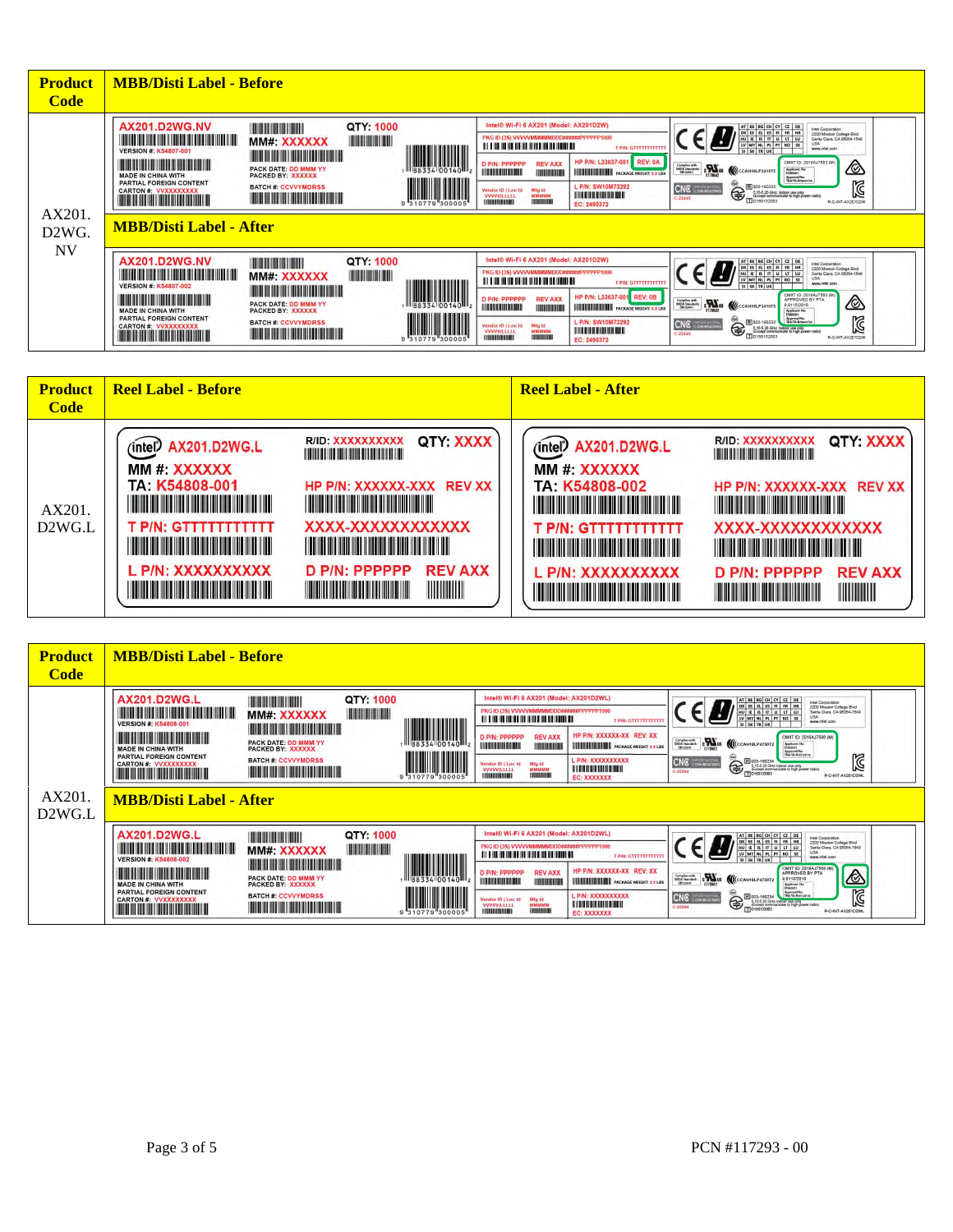| <b>Product</b><br><b>Code</b> | <b>Reel Label - Before</b>                                                                                                                                                                                                                                                                                                                                                                                                                                                                                                                                                                                                                                                                                                                                                             | <b>Reel Label - After</b>                                                                                                                                                                                                                                                                                                                                                                                                                                                                                                                                                                                                                                                                                                                    |
|-------------------------------|----------------------------------------------------------------------------------------------------------------------------------------------------------------------------------------------------------------------------------------------------------------------------------------------------------------------------------------------------------------------------------------------------------------------------------------------------------------------------------------------------------------------------------------------------------------------------------------------------------------------------------------------------------------------------------------------------------------------------------------------------------------------------------------|----------------------------------------------------------------------------------------------------------------------------------------------------------------------------------------------------------------------------------------------------------------------------------------------------------------------------------------------------------------------------------------------------------------------------------------------------------------------------------------------------------------------------------------------------------------------------------------------------------------------------------------------------------------------------------------------------------------------------------------------|
| AX201.<br>D2WG.L<br><b>NV</b> | QTY: XXXX<br>R/ID: XXXXXXXXXX<br>(intel) AX201.D2WG.LNV<br>MM #: XXXXXX<br>TA: K54809-001<br>HP P/N: XXXXXX-XXX REV XX<br><u> 1999 - Johann Barbara, martin bashka</u><br><u> 1999 - Johann Maria Maria Alexandria de Barca</u><br>XXXX-XXXXXXXXXXXX<br><b>T P/N: GTTTTTTTTTTTT</b><br><u> 1999 - Johann Maria Maria Maria Maria Maria Maria Maria Maria Maria Maria Maria Maria Maria Maria Maria Mari</u><br><u>TITULIT DILI ITI DILI BULGHA DILI DILI BULGHA DILI BULGHA DILI BULGHA DILI BULGHA DILI BULGHA DILI BULGHA DILI</u><br>L P/N: XXXXXXXXXX<br>D P/N: PPPPPP<br><b>REV AXX</b><br><b>HIIIIIIIIIII</b><br><u> 1999 - Johann Maria Maria Maria Maria Maria Maria Maria Maria Maria Maria Maria Maria Maria Maria Maria Mari</u><br><b>The Communist Communist Property</b> | QTY: XXXX<br>R/ID: XXXXXXXXXX<br>(intel) AX201.D2WG.LNV<br>MM #: XXXXXX<br>TA: K54809-002<br>HP P/N: XXXXXX-XXX REV XX<br><u> 1999 - Johann Barbara, martin bashki</u><br><u> 1999 - Johann Barbara, martin b</u><br>XXXX-XXXXXXXXXXXX<br><b>T P/N: GTTTTTTTTTTTT</b><br><u> 1999 - Johann Maria Maria Maria Maria Maria Maria Maria Maria Maria Maria Maria Maria Maria Maria Maria Mari</u><br><u> 1999 - Andrew Maria Maria Maria Maria Maria Maria Maria Maria Maria Maria Maria Maria Maria Maria Maria Mari</u><br>L P/N: XXXXXXXXXX<br><b>REV AXX</b><br>$D$ P/N: PPPPPP<br><u> 1999 - Johann Maria Maria Maria Maria Maria Maria Maria Maria Maria Maria Maria Maria Maria Maria Maria Mari</u><br><b>The Community of Community</b> |

| <b>Product</b><br><b>Code</b>             | <b>MBB/Disti Label - Before</b>                                                                                                                                                                                                                                                                                                                                                                                                                                                                                                                                                                                                                                                                                                                                                                                                                                                                                                                                                                                                                                                                                                                                                                                                                                                                                                                                                                                                                                                                                                                                                                                                                                                              |                                        |
|-------------------------------------------|----------------------------------------------------------------------------------------------------------------------------------------------------------------------------------------------------------------------------------------------------------------------------------------------------------------------------------------------------------------------------------------------------------------------------------------------------------------------------------------------------------------------------------------------------------------------------------------------------------------------------------------------------------------------------------------------------------------------------------------------------------------------------------------------------------------------------------------------------------------------------------------------------------------------------------------------------------------------------------------------------------------------------------------------------------------------------------------------------------------------------------------------------------------------------------------------------------------------------------------------------------------------------------------------------------------------------------------------------------------------------------------------------------------------------------------------------------------------------------------------------------------------------------------------------------------------------------------------------------------------------------------------------------------------------------------------|----------------------------------------|
| AX201.<br>D <sub>2</sub> W <sub>G</sub> L | Intel® Wi-Fi 6 AX201 (Model: AX201D2WL)<br>AX201.D2WG.LNV<br>QTY: 1000<br><b>THE REAL PROPERTY AND IN</b><br>AT BE BG CH CY CZ DE<br>Intel Corporation<br>2200 Mission College Blvd<br><b>DK EE EL ES FI FR HR</b><br>HU IE IS IT LI LT LU<br><u> 1988 - 1989 - 1989 - 1989 - 1989 - 1989 - 1989 - 1989 - 1989 - 1989 - 1989 - 1989 - 1989 - 1989 - 1989 - 19</u><br>PKG ID (3S) VVVVVMMMMMDDD#####PPPPPP1000<br>Santa Clara, CA 95054-1549<br>MM#: XXXXXX<br>LV MT NL PL PT RO SE<br><b>T P/N: GTITTITTITTI</b><br>W<br>www.intel.com<br><b>VERSION #: K54809-001</b><br>SI SK TRUK<br><b>The Common Section And Section</b><br>HP P/N: XXXXXX-XX REV: XX<br><b>The Committee of the Committee of the Committee</b><br>I III III III<br>D P/N: PPPPPP<br><b>REV AXX</b><br>CMIIT ID: 2018AJ7569 (M)<br>Complexwith<br>IMDA Standards<br>EM 02541<br>$\sum_{n=1}^{n}$<br>PACK DATE: DD MMM YY<br><b>ALCCAMISLP4730T2</b><br>Applicant No.<br><b>HILLING HOLL</b><br>INIHININI<br><b>HILLI HILLI PACKAGE WEIGHT: XXLBS</b><br><b>MADE IN CHINA WITH</b><br><b>PACKED BY: XXXXXX</b><br>Cowwood<br>Approval No:<br>TRA/TA-R/6720'14<br>PARTIAL FOREIGN CONTENT<br><b>L P/N: XXXXXXXXXX</b><br><b>BATCH #: CCVVYMDRSS</b><br>CNC <b>CONCRETE</b><br>R 003-180234<br>€<br><b>CARTON #: VVXXXXXXXX</b><br>Mfg Id<br>Vendor ID   Loc Id<br>515-615 GHz Indoor use only<br>Experimentalis to high power radio)<br>Express 0003<br><u> I I II II II II II II II II II II I</u><br><b>The Common Section 1989</b><br><b>VVVVILLLLL</b><br>MMMMMM<br><b>DEL DEL DEL DEL DEL DEL DE</b><br>C-22504<br><b>BUILDING</b><br>100111001081<br>310779 300005<br>EC: XXXXXXX<br><b>MBB/Disti Label - After</b> | Ñ<br>R-C-INT-AX201D2WL                 |
| <b>NV</b>                                 | Intel® Wi-Fi 6 AX201 (Model: AX201D2WL)<br>AX201.D2WG.LNV<br>QTY: 1000<br><b>THE REAL PROPERTY AND IN</b><br>AT BE BG CH CY CZ DE<br>Intel Corporation<br>2200 Mission College Blvd<br>DK EE EL ES FI FR HR<br><u> III di kacamatan ing Kabupatèn III di Kabupatèn III di Kabupatèn III di Kabupatèn III di Kabupatèn III di Kabu</u><br>PKG ID (3S) VVVVVMMMMMDDD#####PPPPPP1000<br><u>a matana a</u><br>Sarta Clara, CA 95054-1549<br><b>HUIE</b> IS IT LUILT LU<br>MM#: XXXXXX<br>USA<br>UV MT NL PL PT RO SE<br><b>TP/N: GTTTTTTTTTTTT</b><br>$\left\  \prod_{0.88334}\right\  \left\  \prod_{0.01400}\right\  \left\  \prod_{0.0140000000}\right\ $<br>www.intel.com<br><b>VERSION #: K54809-002</b><br><b>THE REAL PROPERTY AND REAL PROPERTY</b><br>CMIIT ID: 2016AJ7568 (M<br>HP P/N: XXXXXX-XX REV: XX<br><b>IIII III III</b><br><u> Timo de la provincia de la p</u><br>D P/N: PPPPPP<br><b>REV AXX</b><br>APPROVED BY PTA<br>Constant Conden Constant (CCAHISLP4730T)<br>PACK DATE: DD MMM YY<br>9.9110/2019<br><b>HIMANIHIMA</b><br><b>STEERING</b><br><b>HILLILILILILI PACKAGE WEIGHT: XXLBS</b><br><b>MADE IN CHINA WITH</b><br><b>PACKED BY: XXXXXX</b><br><b>Applicant No</b><br>COINDOO?<br>PARTIAL FOREIGN CONTENT<br>Approvalities:<br>TRA/TA-B/property<br>L PIN: XXXXXXXXXX<br><b>BATCH #: CCVVYMDRSS</b><br>CNC<br>R 003-180234<br>€<br><b>CARTON #: VVXXXXXXXX</b><br>Mfg Id<br>Vendor ID   Loc Id<br>5 15 6 35 GHz Indoor use only<br>(Except communicate to high power radio)<br>I I II II II IN II II II II II II II<br><b>VVVVVILLLLLL</b><br>MMMMMM<br>C-22504<br><b>FTO180133003</b><br>ISBIBADE<br>11013520010803<br>EC: XXXXXXX                               | A<br>$\mathbb{Z}$<br>R-C-INT-AX201D2WL |

#### **Customer Impact of Change and Recommended Action:**

The label changes to the products do not affect functionality. Intel anticipates no impact to customers.

Intel will attempt to deplete pre-conversion material before shipping post-conversion material but there is a possibility of Intel shipping mixed inventory. Therefore, customers will need to manage and migrate to the post-conversion material as soon as possible.

Milestone dates are estimates and subject to change based on business and operational conditions.

Please contact your local Intel Field Sales Rep if you have any further questions about these changes.

#### **Products Affected / Intel Ordering Codes:**

| <b>Product Code</b> | MMH    | <b>Pre Change TA</b> | <b>Post Change TA</b> |
|---------------------|--------|----------------------|-----------------------|
| AX201.D2WG          | 985857 | K54806-001           | K54806-002            |
| AX201.D2WG.NV       | 985868 | K54807-001           | K54807-002            |
| AX201.D2WG.L        | 985869 | K54808-001           | K54808-002            |
| AX201.D2WG.LNV      | 985871 | K54809-001           | K54809-002            |

#### **PCN Revision History:**

| <b>Date of Revision:</b> | <b>Revision Number:</b> | <b>Reason:</b>           |
|--------------------------|-------------------------|--------------------------|
| November 27, 2019        | 00                      | Originally Published PCN |